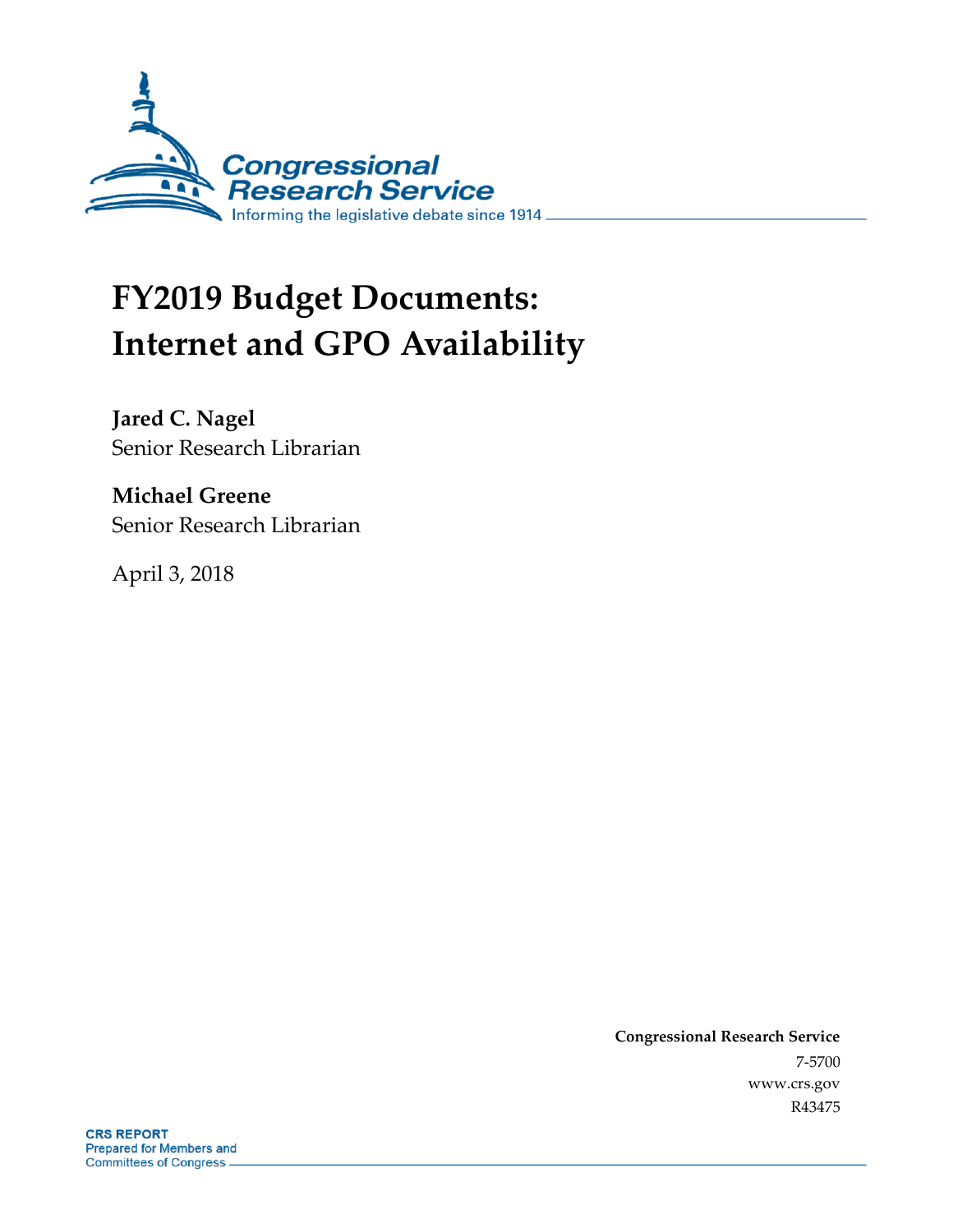### **Summary**

Every year the President submits a series of volumes to Congress containing the President's proposed budget for the coming fiscal year. The President's submission is required on or after the first Monday in January, but no later than the first Monday in February (31 U.S.C. §1105(a)). This year the President released the budget submission on February 12, 2018.

This report provides brief descriptions of the FY2019 budget volumes and related documents, together with internet addresses, Government Publishing Office (GPO) stock numbers, and prices for obtaining print copies of these publications. It also explains how to find the locations of government depository libraries, which can provide both printed copies for reference use and internet access to the online versions. This report will be updated as events warrant.

Please note that neither the Congressional Research Service (CRS) nor the Library of Congress (LOC) distributes print copies of the budget documents.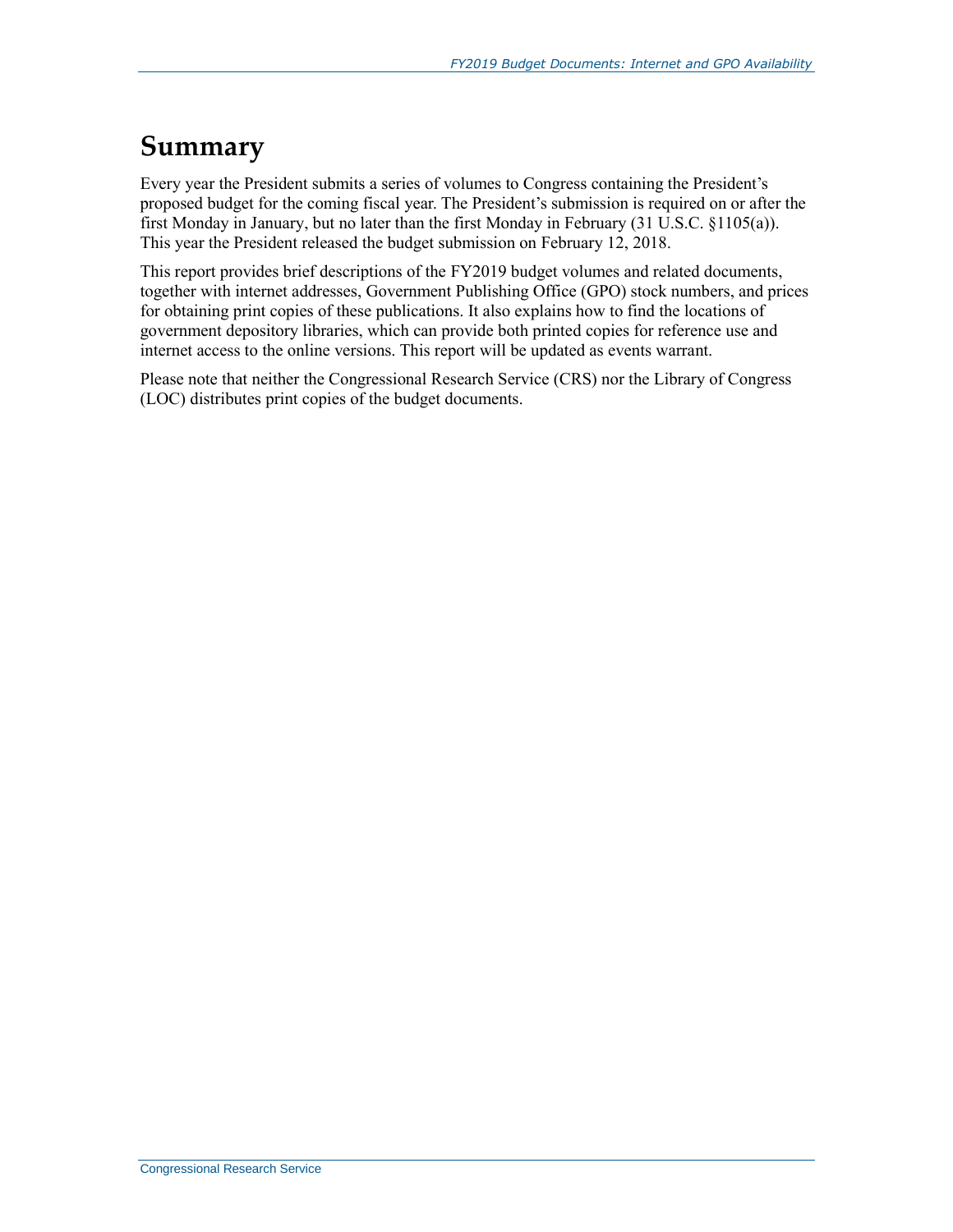## **Contents**

### Contacts

|--|--|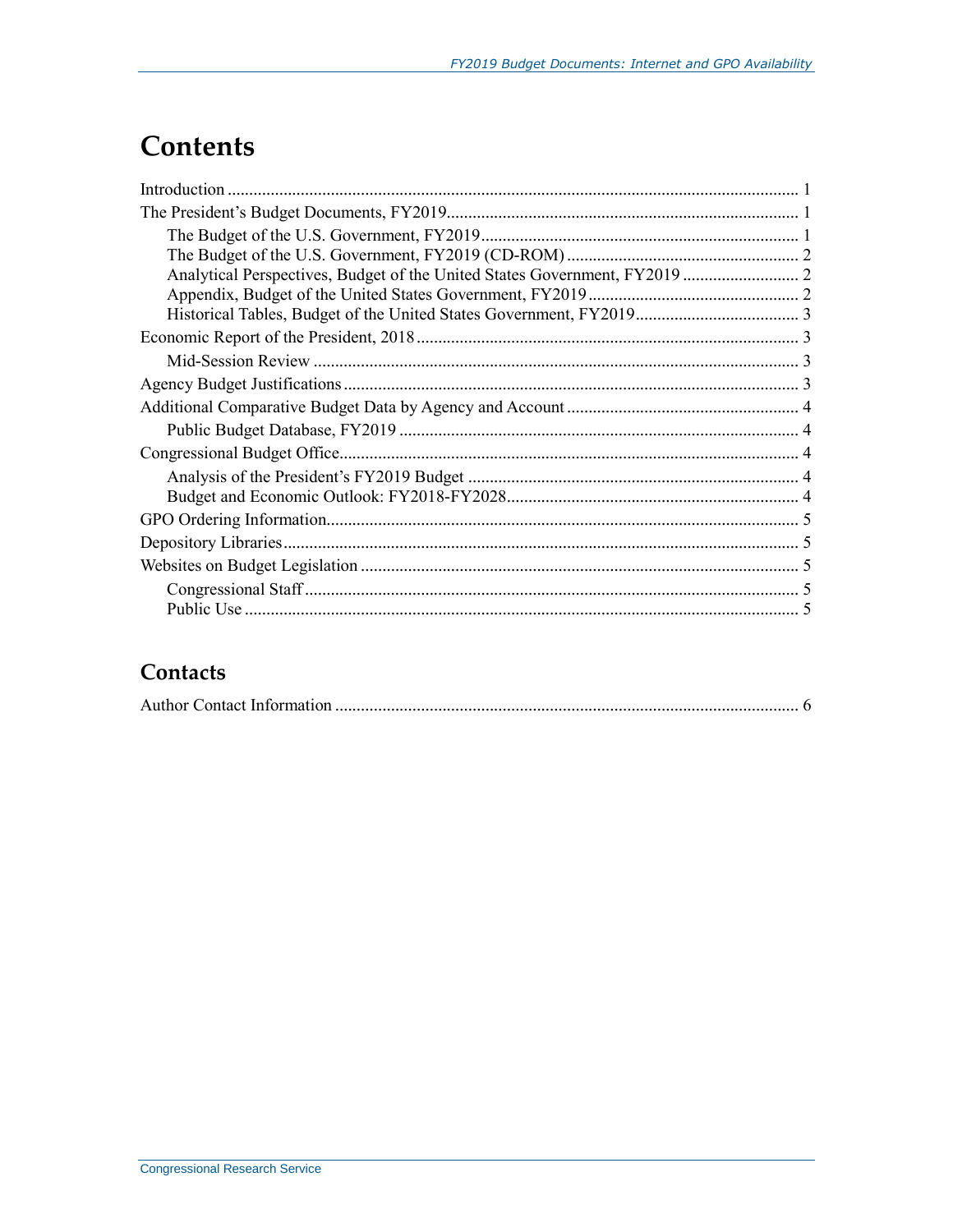# **Introduction**

The President's budget for FY2019 consists of a multivolume set of materials issued by the Office of Management and Budget (OMB). The materials contain information on new budget proposals, summary tables, detailed financial information on individual programs and accounts, economic analysis, historical data, explanations of the budget processes, and supporting documents. Every year the President submits these materials to Congress at the start of the budget cycle for the next fiscal year. The President's submission is required on or after the first Monday in January, but no later than the first Monday in February (31 U.S.C. §1105(a)). However, incoming presidential Administrations do not generally release multivolume budget sets in February. This year the President released the budget submission on February 12, 2018.

Other budget-related documents include the annual *Economic Report of the President*, issued by the Council of Economic Advisors, and the *Budget and Economic Outlook*, an annual publication issued by the Congressional Budget Office (CBO). Details on these publications are included in this report.

## **The President's Budget Documents, FY2019**

Both OMB and the Government Publishing Office (GPO) provide internet access to the main and supporting budget documents, spreadsheet files, the public budget database, and budget amendments and supplementals proposed by the President; see http://www.whitehouse.gov/omb/ budget and http://www.gpo.gov/fdsys/browse/collectionGPO.action?collectionCode=BUDGET, respectively. OMB provides additional summary table information on agency budgets and key issues in the form of fact sheets, available at https://www.whitehouse.gov/omb/fact-sheets/.

Information on purchasing print copies of these documents appears below, along with a brief description of the contents of each document.

### **The Budget of the U.S. Government, FY2019**

The annual budget volume contains information, charts, and graphs pertaining to the President's new budget proposals and overviews of government activities by topic (e.g., "Modernizing Government for the 21<sup>st</sup> Century" and "A New Federal Budget that Works for the American People") within the *FY2019 Budget* volume. Summary Tables (pp. 115-149) contain projections of budget baselines, receipts, and outlays; deficits; debt; discretionary spending; and economic projections from FY2018 to FY2028. Federal programs that have been recommended by the Administration for termination or reduction are detailed in the document entitled *Major Savings and Reforms*, available at https://www.whitehouse.gov/wp-content/uploads/2018/02/msarfy2019.pdf.

(GPO stock number 041-001-00725-3, 189 pages, \$30)

<sup>&</sup>lt;sup>1</sup> For additional information on the timing of the presidential budget submission, see CRS Report R43163, *The President's Budget: Overview of Structure and Timing of Submission to Congress*, by Michelle D. Christensen.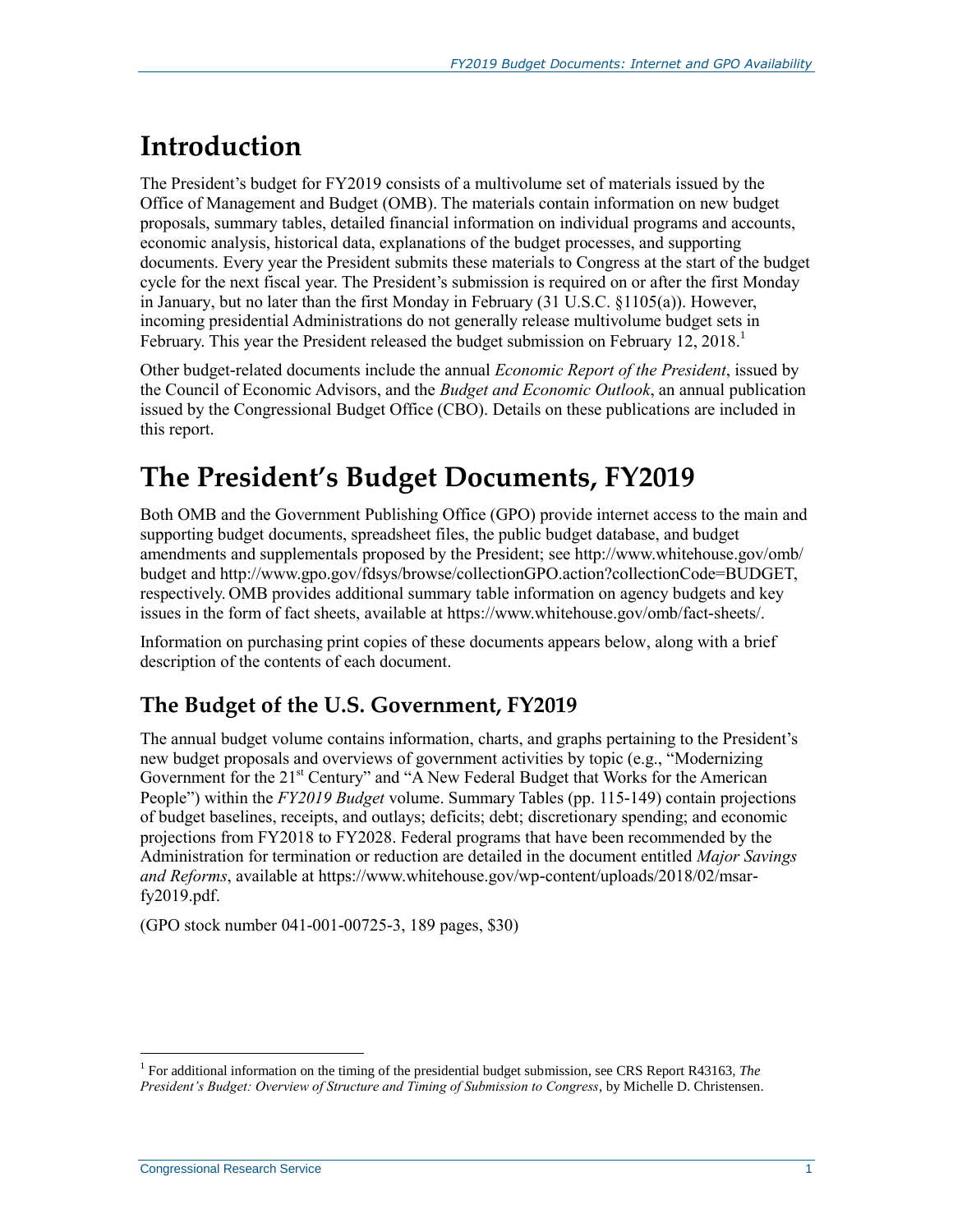#### **The Budget of the U.S. Government, FY2019 (CD-ROM)**

The *FY2019 Budget* CD-ROM contains the full content of the budget documents and most supporting documents for the budget in PDF files. Some data files are also included in spreadsheet format. The CD-ROM provides software to search, display, and print.

(GPO stock number 041-001-00729-6, \$29)

### **Analytical Perspectives, Budget of the United States Government, FY2019**

This volume includes economic, accounting, and crosscutting analyses of government programs and activities designed to highlight specific subject areas. It also includes information on federal receipts and collections, analysis of federal spending, detailed information on federal borrowing and debt, baseline or current service estimates, and other technical presentations. Chapter 14, "Aid to State and Local Governments," contains a series of tables (pp. 197-214) that provide selected grant and other federal assistance data by state.

The *FY2019 Analytical Perspectives* volume contains supplemental materials including tables showing the budget by agency and account and by function, subfunction, and program.<sup>2</sup> The supplemental materials also include data on direct and guaranteed loan transactions of the federal government. The supplemental material is available on a CD-ROM, in the printed document, or on the GPO website at http://www.gpo.gov/fdsys/browse/collectionGPO.action?collectionCode= BUDGET.

(GPO stock number 041-001-00727-0, \$56, 338 pages)

### **Appendix, Budget of the United States Government, FY2019**

Designed primarily for the use of the House and Senate appropriations committees, the *Appendix* contains more detailed financial information on individual programs and appropriations accounts than any of the other budget documents submitted by the President. In many presidential budget submissions, the volume often provides the following information for agencies:

- proposed text of the appropriation language,
- budget schedules for each account,
- new legislative proposals,
- explanations of the work to be performed and the funds needed, and
- proposed general provisions applicable to the appropriations of entire agencies or groups of agencies.

Typically, these elements are distinguished by varying font, so that proposed appropriations (italics) and prior year funding (brackets) can be compared at a glance:

For expenses necessary for the administration of the Department of Justice,

<sup>2</sup> The President's FY2019 budget includes a "Glossary of Budget Terms" within *Analytical Perspectives*. See pp. 95- 99.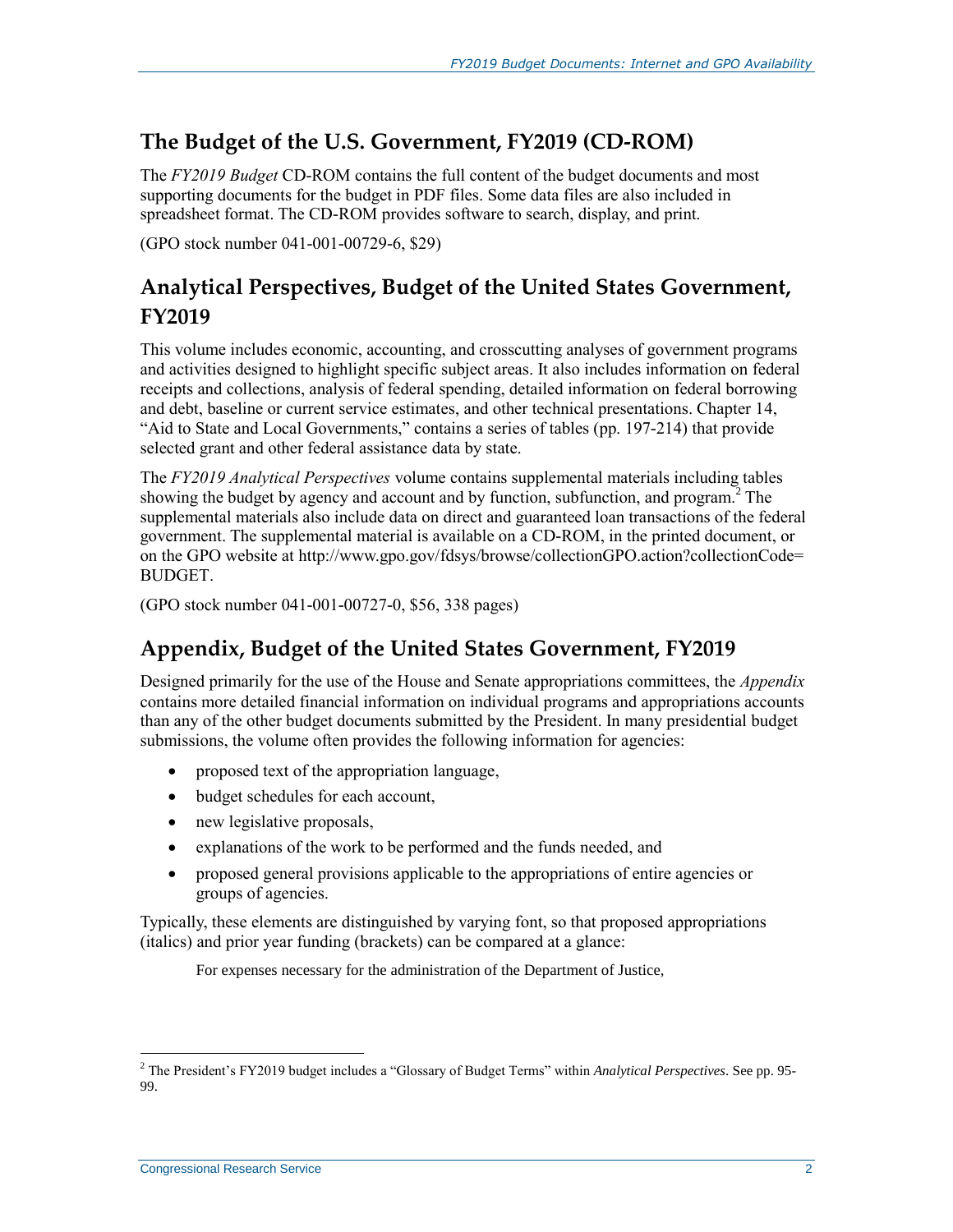[\$111,500,000] *\$125,896,000*, of which not to exceed \$4,000,000 for security and construction of Department of Justice facilities shall remain available until expended. (*Department of Justice Appropriations Act, 2016*. 3 )

(GPO stock number 041-001-00726-1, \$79, 1,306 pages)

#### **Historical Tables, Budget of the United States Government, FY2019**

These detailed tables cover budget deficit/surplus, outlays, receipts, discretionary and mandatory spending, federal debt, federal employment, payments for individuals, spending by function and agency, and grants to states and local governments. These tables provide some data from 1940 (or earlier) and estimates through FY2023. Historical data are adjusted by OMB to be consistent with data in the FY2019 budget and to provide comparability over time. This year the *Historical Tables* are available online in spreadsheet and PDF instead of print. The *Historical Tables* are available at https://www.whitehouse.gov/omb/historical-tables/.

### **Economic Report of the President, 2018**

This year's annual *Economic Report of the President* was submitted by the Council of Economic Advisers and transmitted to Congress in February 2018. It presents the Administration's economic policies and contains the annual report of the Council of Economic Advisers. It also presents an overview of the nation's economic progress using text and extensive data appendices. Appendix B of the *Economic Report* includes current and historical statistics on major aspects of economic activity (pp. 527-562). Statistics include national income and expenditures, government finance, population, employment, wages, productivity, prices, debt measures, corporate finance, and international statistics. The report is also available from the GPO website at http://www.gpo.gov/fdsys/browse/collection.action?collectionCode=ERP. A searchable database of the *Economic Report of the President* for each year from 1995 to the present is also available at this site. Spreadsheet files from Appendix B of the report can be accessed at the link above.

(GPO stock number 040-000-00796-2, \$60, 566 pages)

#### **Mid-Session Review**

OMB issues revised estimates of budget receipts, outlays, and budget authority in the *Mid-Session Review*. This annual document is typically released in the summer following the President's budget submission. The FY2019 document is not currently available, but should be available in the summer on the OMB website.

(GPO stock number and ordering information not yet available)

# **Agency Budget Justifications**

After the President's budget documents are released in February, Congress begins to hold hearings on agency budget requests. Agencies must submit their budget justifications to the appropriations subcommittees holding the hearings. Budget justifications generally contain more detailed descriptions of an agency's proposals and programs than are provided in the President's budget documents. As mandated by OMB in Section 22.6 of the 2006 edition of *Circular A-11*

<sup>3</sup> Department of Justice, General Administration, from page 741 of the *FY2017 Budget Appendix*.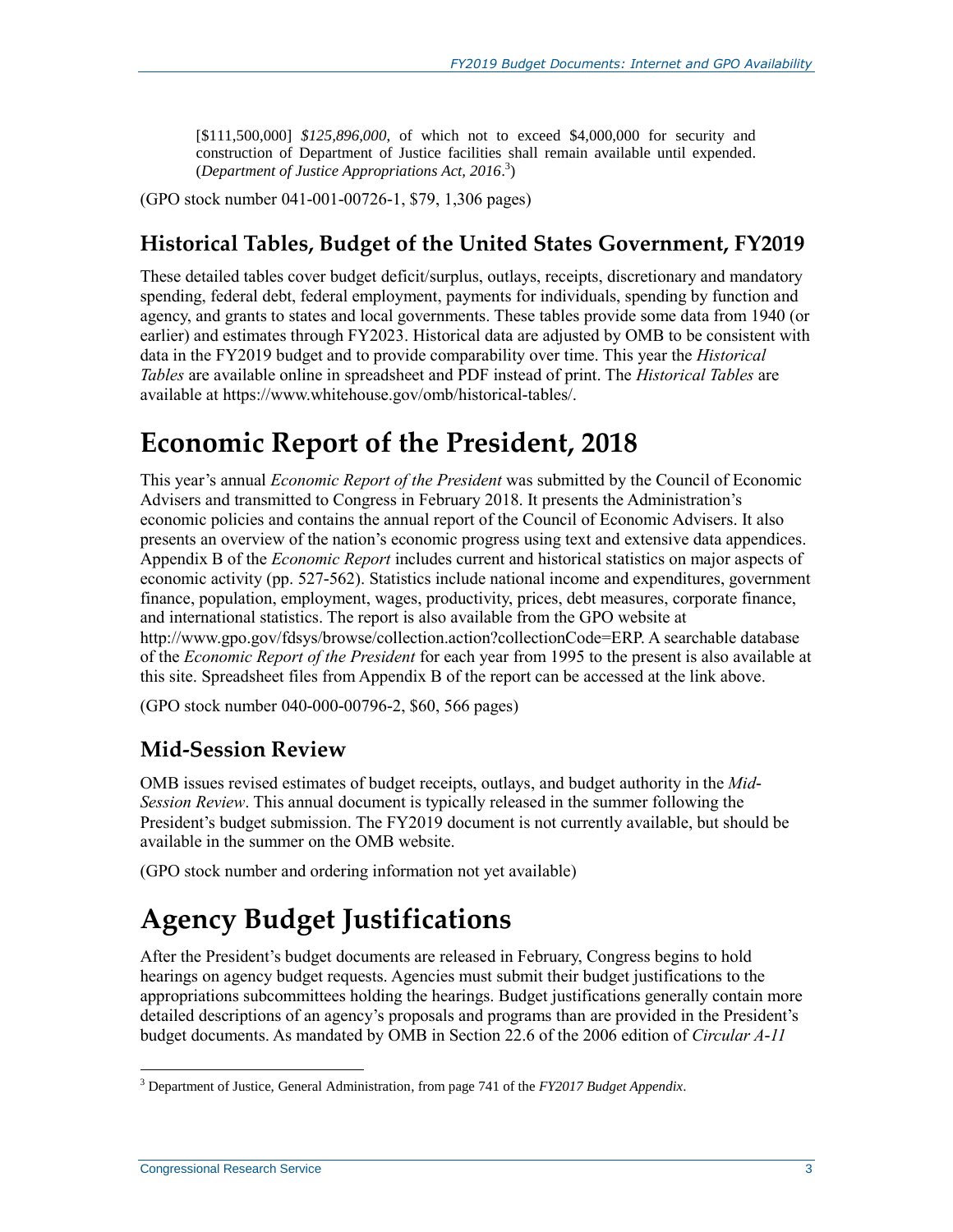and subsequent editions, executive agencies are required to post their congressional budget justification materials on the internet within two weeks of transmittal to Congress.<sup>4</sup>

Typically, Administration budget requests appear along with actual numbers for the previous fiscal year. The content and structure of these submissions may vary and some materials may not correspond exactly with the data and information provided to Congress in other fiscal years.<sup>5</sup> A short overview on the agency budget justification request can be found within CRS Report RS20268, *Agency Justification of the President's Budget*, by Michelle D. Christensen.

# **Additional Comparative Budget Data by Agency and Account**

### **Public Budget Database, FY2019**

OMB maintains a publicly accessible database in Excel and comma delimited format called the *Public Budget Database*. This resource provides account level detail data on budget authority for the years FY1976 to FY2023,<sup>6</sup> and budget outlays and budget receipts for FY1962 to FY2023. This resource is available on the GPO FY2018 budget website at http://www.gpo.gov/fdsys/ browse/collectionGPO.action?collectionCode=BUDGET. A user's guide in PDF format is also available on this site by clicking on the expandable tab for the document.

# **Congressional Budget Office**

### **Analysis of the President's FY2019 Budget**

This report provides an analysis of the President's budgetary proposals and CBO's updated baseline budget projections. The FY2019 report should be forthcoming.

(GPO ordering information is currently not available.)

#### **Budget and Economic Outlook: FY2018-FY2028**

CBO's baseline budget projections typically span 11 fiscal years in its reports. The *Budget and Economic Outlook* includes separate chapters on the economic outlook, outlays, and receipts. This document is typically released in January,<sup>7</sup> and it usually includes discussions on current economic conditions. CBO issues an annual summer update of the *Budget and Economic Outlook*

 $<sup>4</sup>$  Each summer, OMB issues instructions to all federal executive departments and agencies on submitting budget data</sup> and materials for inclusion in the President's budget documents. These instructions are in a document entitled *Circular No. A-11: Preparation, Submission, and Execution of the Budget*. Circular A-11 is available on the White House website at https://www.whitehouse.gov/omb/information-for-agencies/circulars. See Section 22.6.

<sup>5</sup> Additional data may also be available directly from the agencies themselves via listed congressional liaison or governmental affairs contacts in CRS Report 98-446, *Congressional Liaison Offices of Selected Federal Agencies*, by Audrey Celeste Crane-Hirsch. A listing of agencies included within each of the 12 regular appropriations bills is available in CRS Report R40858, *Locate an Agency or Program Within Appropriations Bills*, by Justin Murray.

<sup>6</sup> Budget authority data includes actual budget authority through FY2017 and estimates for FY2018 through FY2023.

<sup>7</sup> This year's *Budget and Economic Outlook* was delayed. See CBO announcement at https://www.cbo.gov/publication/ 53503.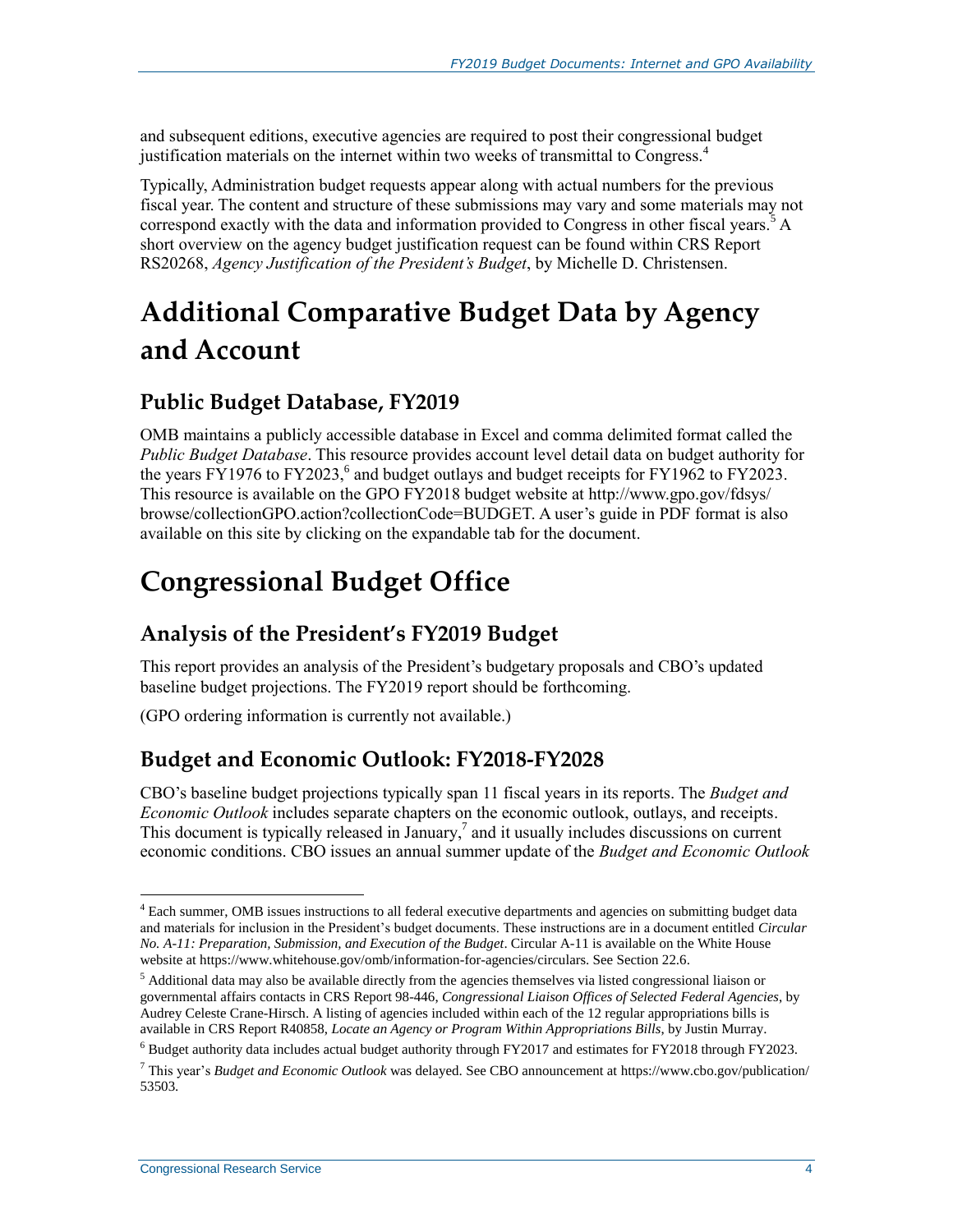with adjusted projections. This document and other budget and economic information, including CBO's monthly budget review are available at http://www.cbo.gov/topics/budget.

(GPO ordering information is currently not available.)

## **GPO Ordering Information**

Printed copies of budget documents are available for purchase from GPO by the following methods:

- online at the GPO website, at http://bookstore.gpo.gov/catalog/budgeteconomy/federal-budgets-year;
- by telephone,  $(866)$  512-1800 or  $(202)$  512-1800;
- by fax,  $(202)$  512-2104; or
- by mail using the GPO order form (check or money order), addressed to U.S. Government Publishing Office, P.O. Box 979050, St. Louis, MO 63197-9000

# **Depository Libraries**

Budget documents are often available for reference use at large public or university libraries, or any library participating in the Federal Library Depository Program. Addresses of the depository libraries can be obtained through a local library; from GPO's Customer Services department, (866) 512-1800 or (202) 512-1800; or online from the GPO website at http://catalog.gpo.gov/ fdlpdir/FDLPdir.jsp?mode=6.

## **Websites on Budget Legislation**

### **Congressional Staff**

The Congressional Research Service (CRS) has developed (for Members of Congress and their staffs) two web pages covering the budget and appropriations process.

- **Appropriations and Budget Analysis.** For CRS products on appropriations status, jurisdictions, processes, current appropriations bills, and other budgetrelated resources, Members and congressional staff can access the CRS website http://www.crs.gov/iap/appropriations. The CRS Appropriations Status Table, a table which tracks the progress of major actions related to appropriations bills, is available at http://www.crs.gov/AppropriationsStatusTable/Index.
- **CRS Products on the Federal Budget Process.** Explanations of budget concepts, terminology, congressional and executive budget process, congressional budget timetable, budget resolutions and reconciliation, the authorization and appropriations process, entitlements and discretionary spending, the Budget Enforcement Act, sequestration, and surpluses/deficits are available from the CRS website.

### **Public Use**

The public may access Congress.gov, the legislative website produced by the Library of Congress. The site includes a Status of Appropriations Legislation for the current year and several